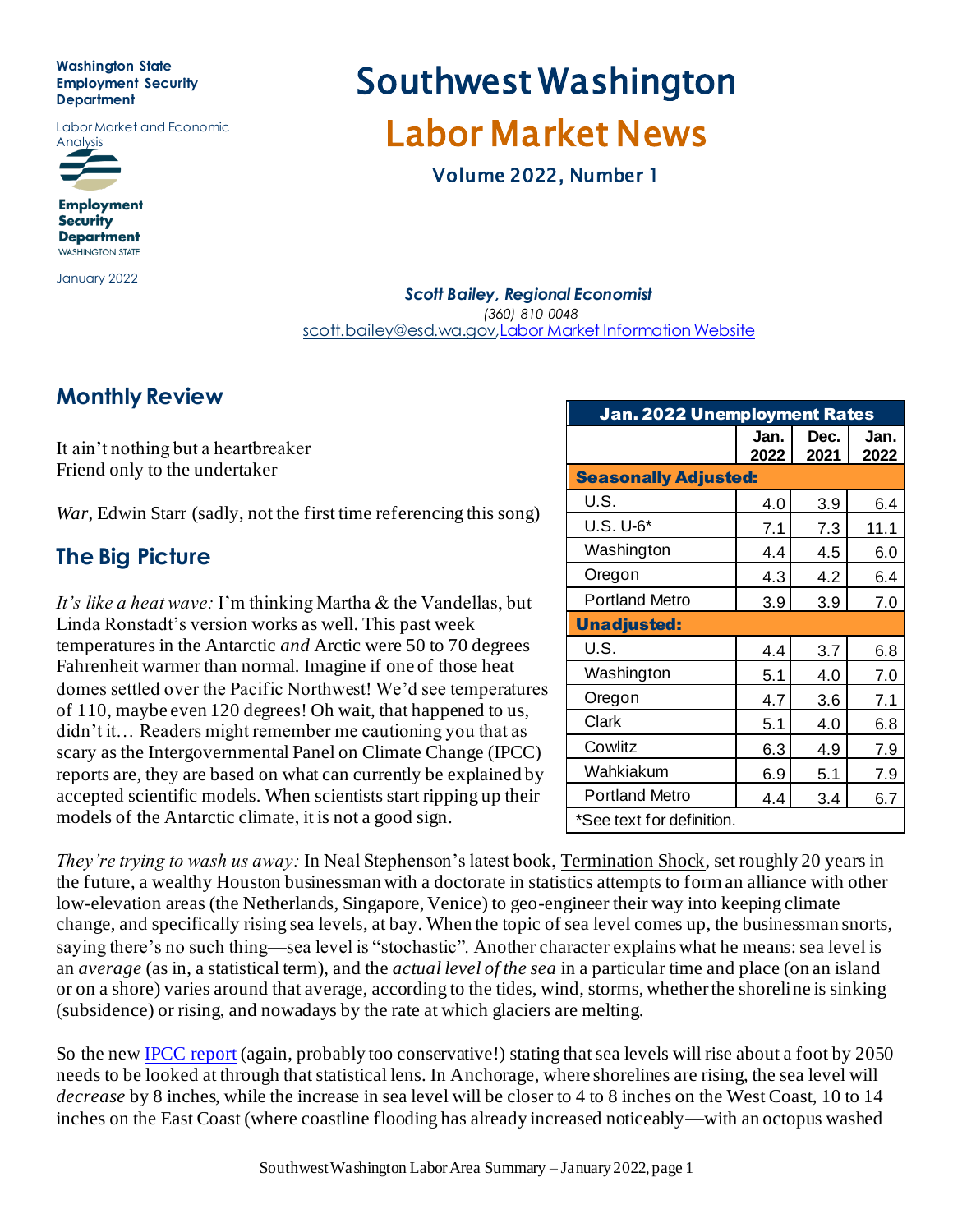up in a parking garage in Miami recently), and 24 inches in Galveston on the Gulf of Mexico (just downstream from the aforementioned Houston).

And—this is just the *average* rise. In statistics, it's often the distribution that counts. With higher average sea level and stronger and more frequent "king" tides, storms and storm surges, flooding and flood damage will increase substantially in the coming decades.

*All for one, one for all:* In The Dawn of Everything, David Wengrow and the late David Graeber quote a French friar who lived among the Wendat nation in what is now Ontario in the 1600s.

The Wendat were particularly offended by the French lack of generosity to one another: 'They reciprocate hospitality and give such assistance to one another that the necessities of all are provide for without there being any indigent beggar in their towns and villages; and the considered it a very bad thing when they heard it said that there were in France a great many of these needy beggars, and thought that this was for lack of charity in us, and blamed us for it severely.' (page 39)

Just adding a little historical context: according t[o Columbia University's Center on Poverty & Social Policy,](https://www.povertycenter.columbia.edu/news-internal/monthly-poverty-january-2022) the child poverty rate in the U.S. jumped from 12.1 percent in December to 17.0 percent in January. Ano ther 3.7 million children in this country were living in poverty, in large part due to the expiration of the monthly Child Tax Credit program. The rate rose from 19.5 percent to 25.4 percent for African-American children; from 16.8 percent to 23.9 percent for Latino children; from 11.9 percent to 15.1 percent for Asian-American children; and from 7.5 percent to 11.4 percent for white children. *Plus ça change…* the more they stay the same.

*Our famously free markets.* Textbook economics treats the labor market as if it were the market for, say, wheat: lots of buyers, lot of sellers, interchangeable parts, free flow of information about prices and quality, and inevitable forces leading to a balance between supply and demand. More technically, a worker's wage will equal the (monetary) value their work creates for their employer (the "marginal revenue product of labor"). Raising the minimum wage will create unemployment, because if workers are paid more than the value they create, their employer will lose money and have to lay them off.

Except...no. A new report from th[e U.S. Treasury Department](https://home.treasury.gov/system/files/136/State-of-Labor-Market-Competition-2022.pdf) summarizes several decades of research on wages and concludes that employers have more market power than workers, who are paid on average about 20 percent below what they're worth. In manufacturing, that figure may be as high as 35 percent. Employers have the upper hand a number of different ways, including:

- Large employers can act like a monopsony—think monopoly, except a single buyer instead of a single seller. More often, a group of dominant employers can effectively act as one to set wages at a lower than competitive level.
- Asymmetry of information—employers know more about the labor market than workers. They know what they pay similar workers, and often know what their competitors pay, in much more detail than individual workers, who often face a taboo about talking about their pay, do.
- Employers occasionally conspire to fix wages or agree not to poach each other's employees, reducing competition and dampening wage growth.
- Non-compete agreements (preventing workers from moving to a competing employer), non-disclosure agreements, and mandatory arbitration "agreements" (which new hires may be forced to sign, and which "prevent workers from legal recourse to rectify violations of labor laws, antitrust laws, or employment terms") all put a damper on wages.

Because depressed wages lead to lower labor force participation, and because employees are paid below their value to their employer, increasing the minimum wage actually increases employment by luring more workers into the job market.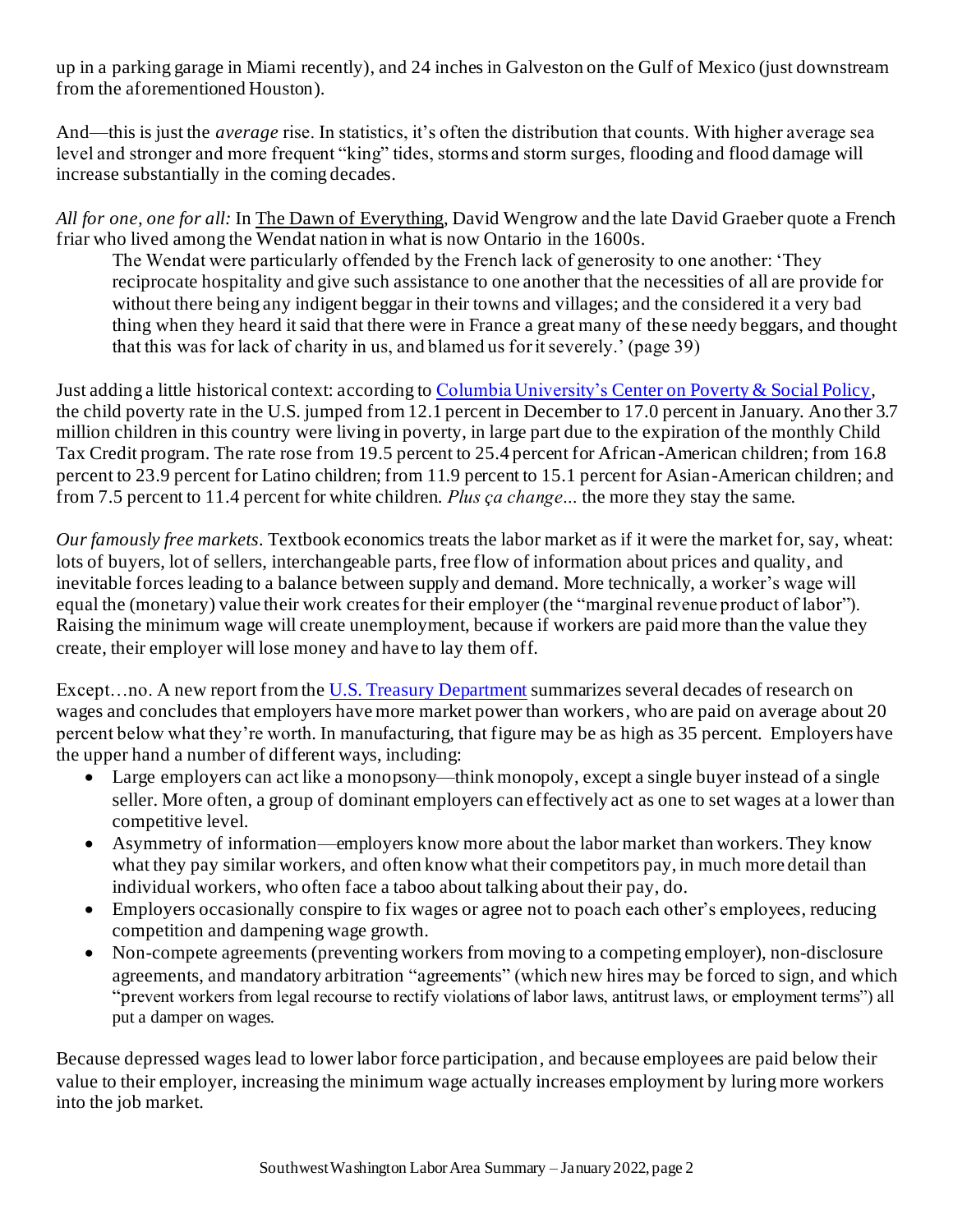#### **The Nation—current business cycle**

Nonfarm employment for the past year has been revised in the annual benchmarking process, the result being many of the ups and downs were smoothed out, but the overall trend remained the same. Employment growth has ranged between 424,000 and 689,000 jobs a month for the pasts 10 months, with February (+678,000) on the high side. The nation was still 2.1 million jobs short of the February 2020 pre-COVID peak, a 1.4 percent gap. Again, that's not counting the jobs that would be needed just to keep up with population growth over the past 24 months (now well over 2 million jobs).

| Industries gaining jobs over the past two years |            | Industries losing jobs |                     |            |               |
|-------------------------------------------------|------------|------------------------|---------------------|------------|---------------|
| Industry                                        | Change     | Percent                | <b>Industry</b>     | Change     | Percent       |
| Building material stores                        | $+113,600$ | $+9$ percent           | Mining              | $-82,700$  | -13 percent   |
| General merchandise stores                      | $+184,600$ | $+6$ percent           | Clothing stores     | $-196,500$ | -15 percent   |
| Nonstore retailers                              | $+63,800$  | $+11$ percent          | Nursing homes       | $-397,600$ | $-12$ percent |
| Warehousing                                     | $+419,600$ | $+32$ percent          | Childcare services  | $-123,500$ | $-12$ percent |
| Professional services                           | $+540,900$ | $+6$ percent           | Arts, entertainment | $-263,700$ | -11 percent   |
| Computer systems design                         | $+154,200$ | $+7$ percent           | Hotel/motels        | -443,600   | -21 percent   |
| Temp agencies                                   | $+240,400$ | $+8$ percent           | Restaurants         | $-824,000$ | -7 percent    |
| Nonstore retailers                              | $+63,800$  | $+11$ percent          | Local government    | $-627,000$ | -4.3 percent  |

| Month        | <b>Job Change</b> |
|--------------|-------------------|
| March, 2020  | $-1,498,000$      |
| April        | $-20,493,000$     |
| May          | 2,642,000         |
| June         | 4,505,000         |
| July         | 1,388,000         |
| August       | 1,665,000         |
| September    | 919,000           |
| October      | 647,000           |
| November     | 333,000           |
| December     | $-115,000$        |
| January      | 520,000           |
| February     | 710,000           |
| March        | 704,000           |
| April        | 263,000           |
| May          | 447,000           |
| June         | 557,000           |
| July         | 689,000           |
| August       | 517,000           |
| September    | 424,000           |
| October      | 677,000           |
| November     | 647,000           |
| December     | 588,000           |
| January 2022 | 481,000           |
| February     | 678,000           |
| Net change   | $-2,105,000$      |
| Percent      | $-1.4%$           |

The biggest deficit in terms of numbers of jobs was still leisure & hospitality (- 1,532,000, -9.0 percent, over half in restaurants (-824,000, -6.7 percent). Another big loser within this sector: hotel/motels (-443,600, -20.9 percent). Local governments have also been slow to recover  $(-627,000, -4.3)$  percent, a majority in public education). Other notable shifts: the increase in nonstore retailers (which includes online shopping) and warehousing, and the continued large losses in nursing homes and childcare.

For the third month in a row, the unemployment rate was only 3.6 percent. The more inclusive U-6 rate, which includes part-time workers who can't find a fulltime job, and discouraged workers who dropped out of the labor market, inched up to 7.2 percent, only four tenths of a point off its all-time low (going back to 1994). The labor force participation rate has finally begun trending upward, rising from 61.7 percent in October to 62.3 percent in February—still a point below the 63.3 percent from February 2020, but definite progress.

COVID exacerbated inequities in the labor market. Now as cases have declined, some of these have abated, bringing inequities back to "normal." For example, the number of employed individuals has fallen by -0.7 percent over the course of the pandemic. The number of employed African American males (+4.5 percent) and Latino men (+3.7 percent) was higher in February than pre-COVID. While Latinas were still showing a job loss (-0.3 percent), it was less than average. That was not true for other women (white, -2.1 percent, African American, -3.6 percent). Educational disparities continued to loom large for some—the number of workers without a high school diploma or GED has dropped by 6.0 percent, and those with some college or an AA degree had shrunk in numbers by a similar 5.8 percent. On the other hand, employment for those with a high school diploma or GED as their formal education has greatly improved over the past few months, and was better than average at -0.3 percent.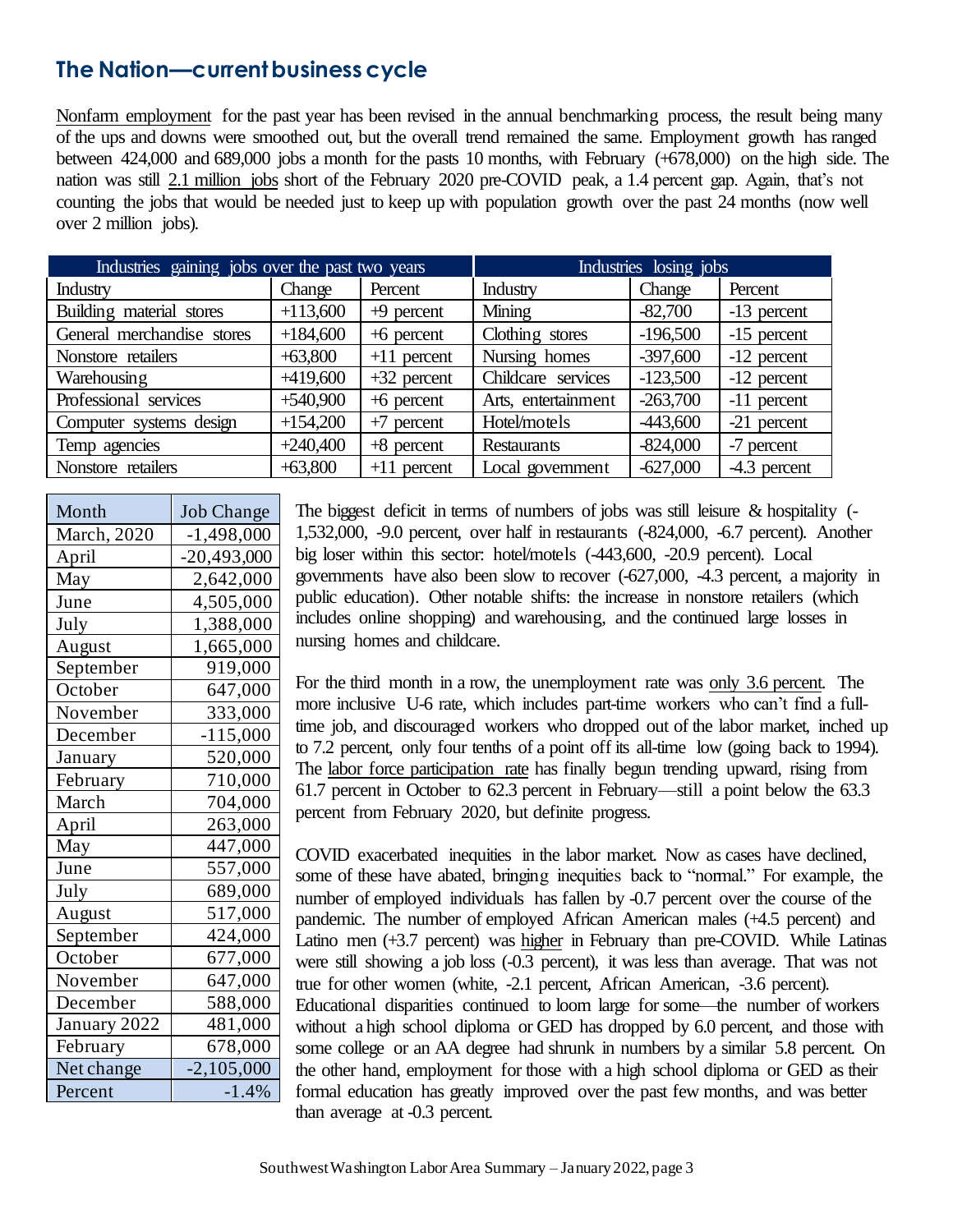





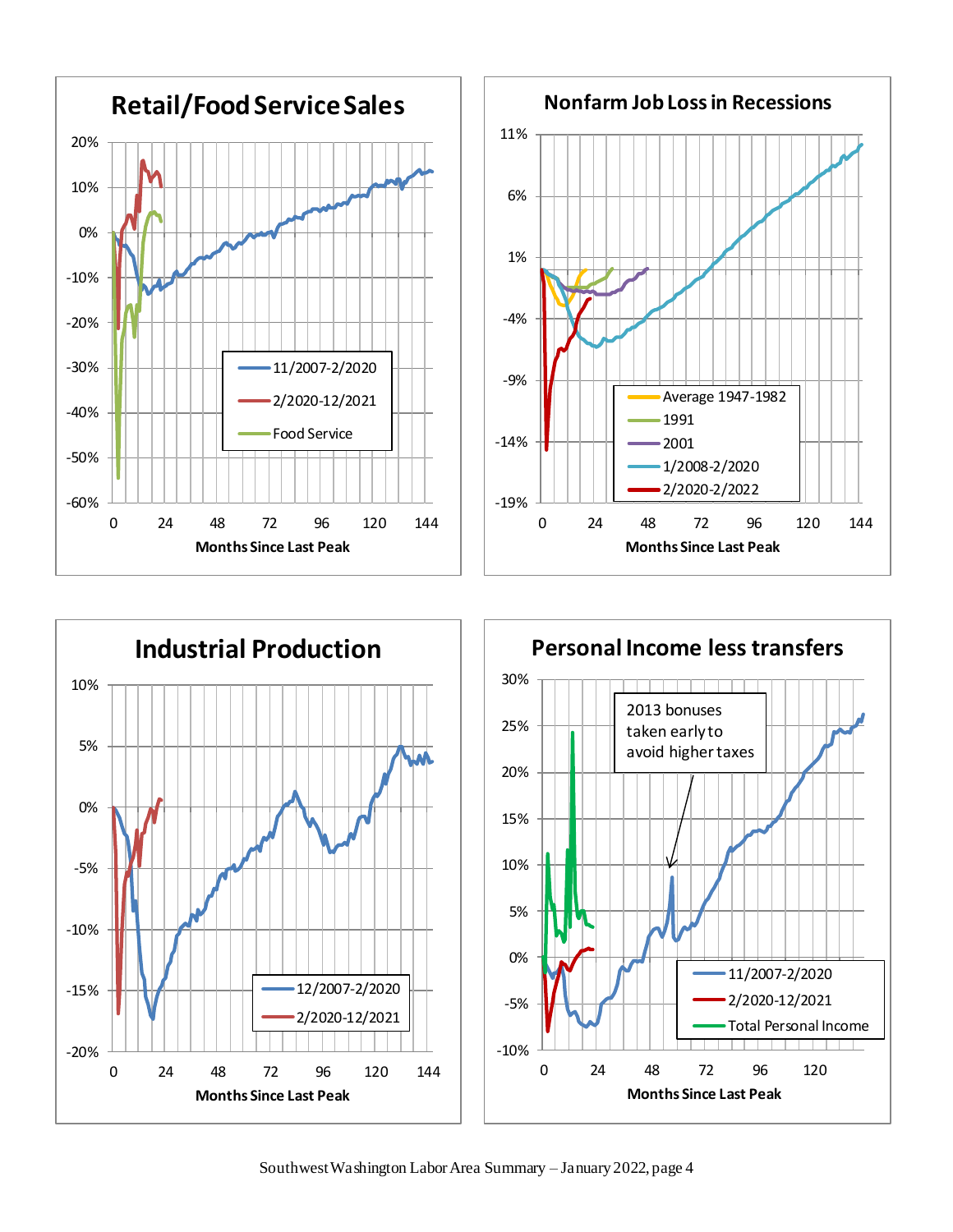The table below continues our look at who has been hit the hardest by COVID, looking at unemployment, labor force dropouts, and employment. Note the disparities in the unemployment rate before the onset of the pandemic, reflected in the first column. Looking at the top line, the official unemployment rate for all workers has risen by 0.3 percentage points from February 2020 to February 2022, and the labor force participation rate has fallen by 1.1 percentage points; overall, the number of employed individuals has fallen by 0.7 percent.

| Unemployment Rate, and the Change in Unemployment Rate,<br>Participation Rate, Employment Since February 2020 |       |       |            |             |         |
|---------------------------------------------------------------------------------------------------------------|-------|-------|------------|-------------|---------|
|                                                                                                               | Feb.  | Feb.  | Change in: |             |         |
|                                                                                                               | 2020  | 2022  |            |             |         |
| Type of worker                                                                                                | Rate  | Rate  | <b>UR</b>  | <b>LFPR</b> | Emp.    |
| All workers, aged 16+                                                                                         | 3.5%  | 3.8%  | 0.3        | $-1.1$      | $-0.7%$ |
| African American                                                                                              | 6.0%  | 6.6%  | 0.6        | $-1.0$      | 0.1%    |
| Latino/Hispanic                                                                                               | 4.4%  | 4.4%  | 0.0        | $-1.4$      | 2.2%    |
| Asian American                                                                                                | 2.5%  | 3.1%  | 0.6        | $-1.3$      | $-0.4%$ |
| White                                                                                                         | 3.0%  | 3.3%  | 0.3        | $-1.1$      | $-1.1%$ |
|                                                                                                               |       |       |            |             |         |
| Workers aged 20+:                                                                                             | 3.2%  | 3.6%  | 0.4        | $-1.1$      | $-0.8%$ |
| Women                                                                                                         | 3.1%  | 3.6%  | 0.5        | $-1.3$      | $-2.0%$ |
| Men                                                                                                           | 3.2%  | 3.5%  | 0.3        | $-1.0$      | 0.3%    |
| African American women                                                                                        | 4.8%  | 6.1%  | 1.3        | $-2.2$      | $-3.1%$ |
| African American men                                                                                          | 6.1%  | 6.4%  | 0.3        | 1.0         | 4.5%    |
| Latina women                                                                                                  | 4.9%  | 4.8%  | $-0.1$     | $-2.5$      | $-0.3%$ |
| Latino men                                                                                                    | 3.1%  | 3.7%  | 0.6        | $-0.6$      | 3.7%    |
| White women                                                                                                   | 6.1%  | 6.4%  | 0.3        | 1.0         | 4.5%    |
| White men                                                                                                     | 2.8%  | 3.0%  | 0.2        | $-1.3$      | $-0.4%$ |
|                                                                                                               |       |       |            |             |         |
| Workers aged 25+:                                                                                             | 2.9%  | 3.3%  | 0.4        | $-1.0$      | $-0.5%$ |
| Less than HS Diploma                                                                                          | 5.7%  | 4.3%  | $-1.4$     | $-0.8$      | $-6.0%$ |
| HS/GED only                                                                                                   | 3.7%  | 4.5%  | 0.8        | $-2.3$      | $-0.2%$ |
| Some College                                                                                                  | 3.1%  | 3.8%  | 0.7        | $-1.2$      | $-5.8%$ |
| Bachelor's or more                                                                                            | 1.9%  | 2.2%  | 0.3        | $-0.8$      | 3.2%    |
| By age group:                                                                                                 |       |       |            |             |         |
| Teenagers $(16 \text{ to } 19)$                                                                               | 11.3% | 10.3% | $-1.0$     | $-0.8$      | 1.4%    |
| Ages 20-24                                                                                                    | 6.5%  | 7.5%  | 1.0        | $-1.5$      | $-3.3%$ |
| Ages 25-34                                                                                                    | 3.7%  | 4.1%  | 0.4        | $-0.9$      | $-2.7%$ |
| Ages 35-44                                                                                                    | 2.8%  | 3.3%  | 0.5        | $-0.2$      | 3.4%    |
| Ages 45-54                                                                                                    | 2.5%  | 2.5%  | 0.0        | $-1.1$      | $-1.3%$ |
| Ages $55+$                                                                                                    | 2.6%  | 3.0%  | 0.4        | $-1.2$      | $-1.3%$ |

*The Great Resignation, revisited.* There's been little change in job openings, hires and quits over the past month. All three were stable or down slightly. Job openings remained extremely elevated, quits were a bit above trend, and hires looked to be close to the long-term trend. Together, these three indicate a tight labor market. Higher wages and better working conditions will be needed to close the gap between openings and hires. As the Treasury Department report cited above indicates, corporations can afford this.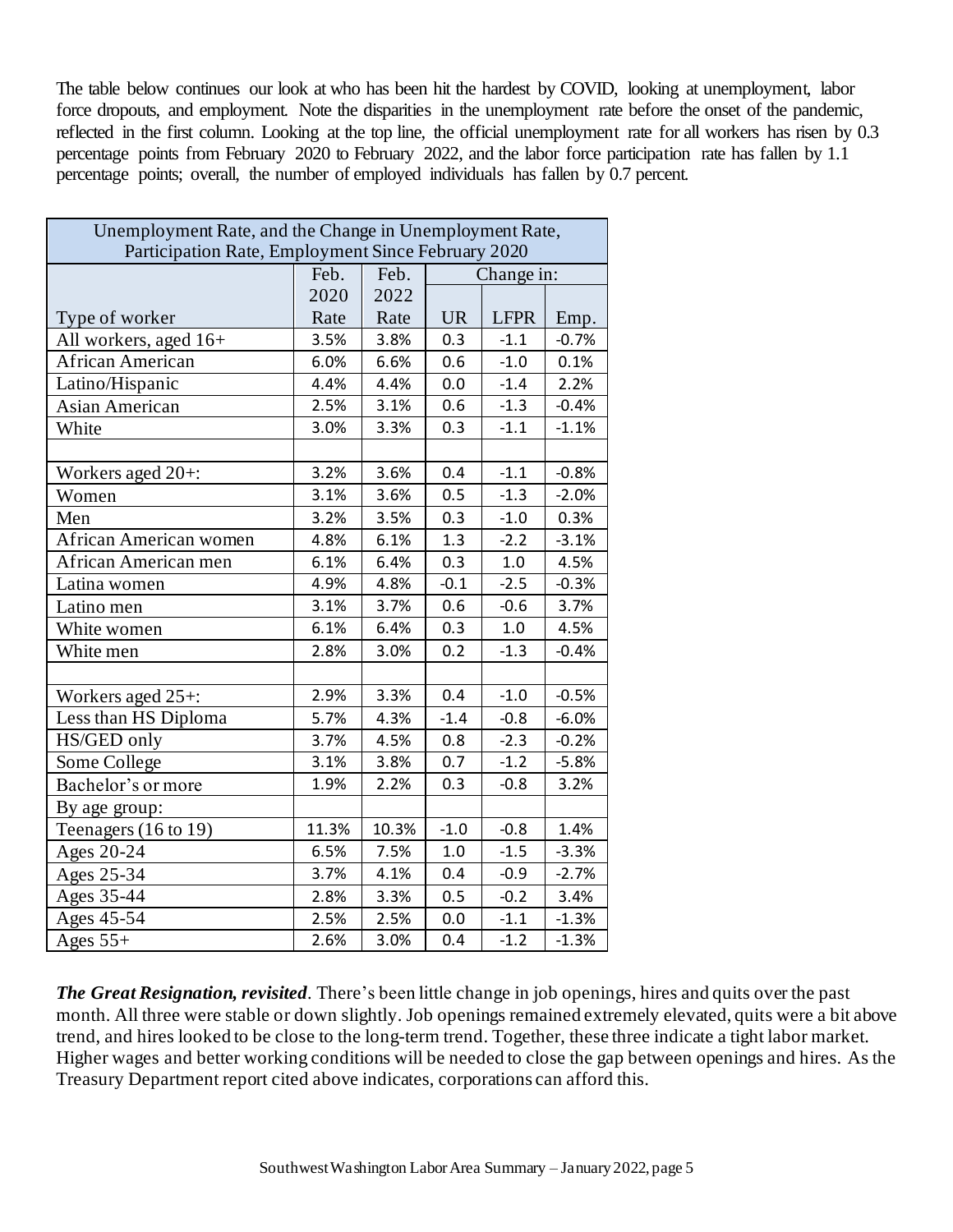Job openings, hires and quits, adjusted for seasonal patterns United States, January 2011 through January 2022 Source: U.S. Bureau of Labor Statistics/JOLTS



*The Great Retirement—not so great after all?* There have been numerous news stories, and some research, about the "great retirement"—how older workers have been retiring in droves, and how retirements have been the driving factor in the shortage of workers. For example, a recen[t article](https://www.stlouisfed.org/on-the-economy/2022/january/great-retirement-who-are-retirees) by economists at the St. Louis Fed notes that "our estimates from the monthly Current Population Survey indicates that there are 3.3 million or 7% more retirees as of October 2021 than in January 2020. The figure below shows that the increase is largely among those age 65 and older, with notably stronger growth among those ages 65 to 74. In contrast, retirements among those ages 55 to 64 have been largely flat during the pandemic. The rate of retirements exceeds that predicted by the demographic shift of baby boomers into retirement."

Since that article was written, population estimates for older residents have been revised sharply downward. That means the number of people over the age of 55 not in the labor force has increased by 2.4 million, not 3.3 million. We can calculate how much of that would be expected simply due to aging baby boomers by applying labor force participation rates for older workers from February 2020 to the February 2022 population. The upshot: there were about 840,000 more older people who were not in the labor force than would have been expected pre-COVID. While not a small number, it was much smaller than the 2.8 million job gap in February—arguably a ~5.2 million job gap when population growth is factored in.

The authors of the above analysis make a mistake when they label anyone over the age of 64 who leaves the labor force is "retired", which implies choosing a life of leisure over showing up at the workplace. In their write-up, they do acknowledge that surveys show that older people had increased bouts of anxiety since the beginning of the pandemic (perhaps related to COVID), which may have led to workers dropping out of the labor force. But they ignore a number of other non-retirement reasons for leaving the labor force, including: long COVID and other chronic health issues; caring for other family members (e.g. an adult child who has long COVID or other chronic health issue, caring for grandchildren in the absence of the children's parents); fear of exposure to COVID; and giving up looking for a job due to age discrimination. When an older person may have wanted to continue working but didn't because of these or similar reasons—that's not retirement.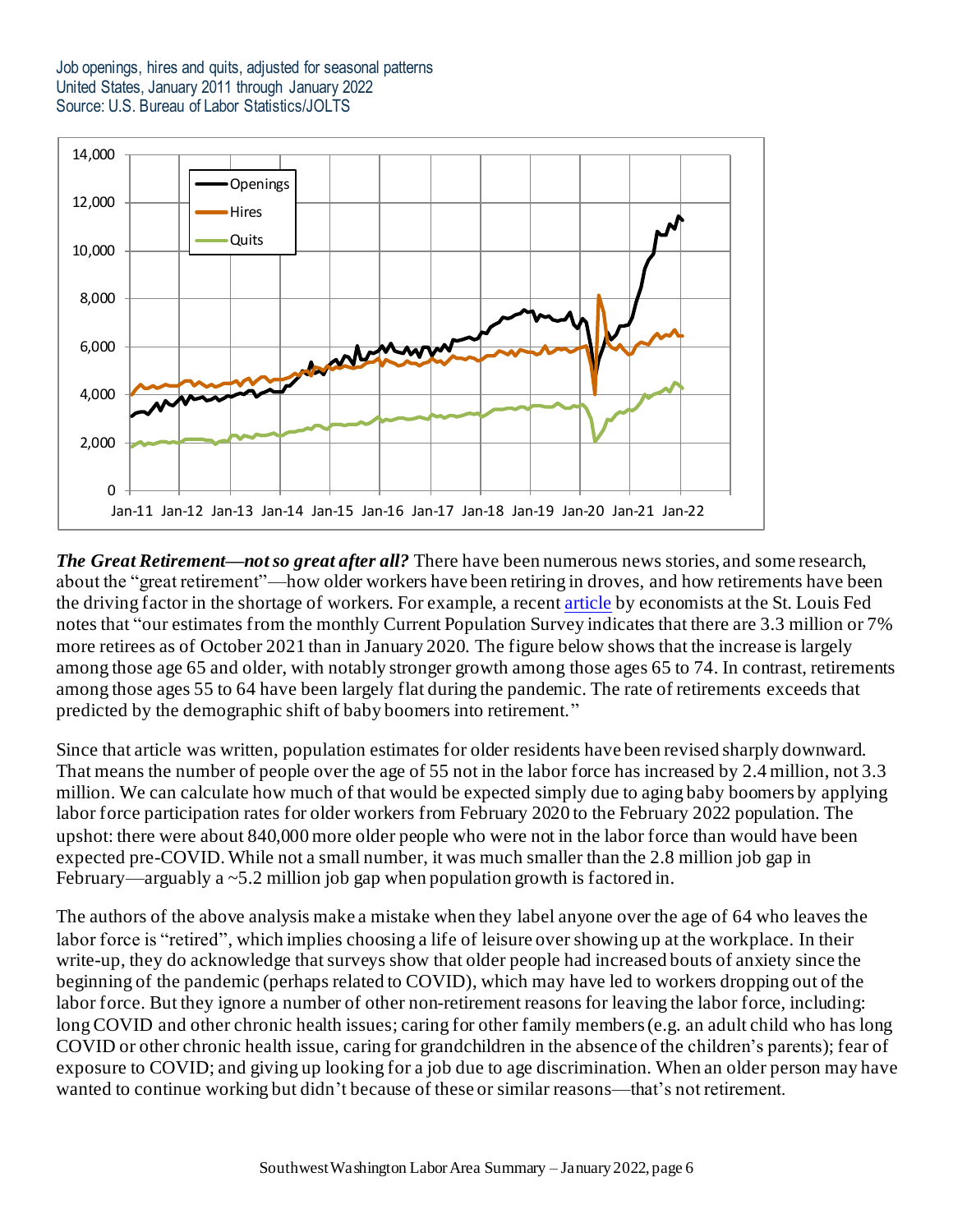Sarah Wolf's recen[t article](https://www.columbian.com/news/2022/mar/20/did-the-great-resignation-hide-a-great-retirement-in-clark-county/) in the *Columbian* notes that nationally there has not been an unusual increase in Social Security beneficiaries, and a look at payout data shows nothing abnormal as well. Locally, a deeper analysis will have to wait until the state Office of Financial Management updates population by age estimates based on new 2020 Census data. Looking at employment by age data using just a pair of eyeballs, employment for older workers as of Spring 2021 showed a definite impact in Clark, particularly for women, and a negative but smaller percentage impact in Cowlitz, about the same for both men and women.

- GDP rose by 7.0 percent in the final quarter of 2021, after an upwardly-revised 2.3 percent gain in the third quarter.
	- o Consumer spending was up 3.1 percent, and has averaged 2.2 percent per year over the past two years a moderate growth rate. That's of interest because some are saying that the primary reason for inflation was that the stimulus put too much money in people's pocketbooks. The stimulus has likely been a contributor to inflation of goods (a major portion of the consumer price index) because spending shifted away from services and towards goods (bidding up their value). However, it's not the only factor, and will likely not be the major factor going forward.
	- o Investment shot up 33.5 percent, but mostly due to an increase in business inventories. Both residential (+1.0 percent) and nonresidential (+3.1 percent) investment rose modestly.
- Industrial production rose by 0.5 percent in February, and has fully recovered, topping pre-COVID levels by 2.2 percent. Breaking production into its three components: factory production rose by 1.2 percent over the month and was 3.4 percent higher than pre-COVID—despite (or because of?) supply chain issues. Mining (mostly petroleum production and fracking) increased 0.1 percent over the month, but was -6.7 percent below where it stood before the pandemic. Energy production was down 2.7 percent over the month (after a big weather-related increase in January) but was 5.4 percent above February 2020.
- Total personal income slipped by 0.5 percent in January, but when transfer payments like Social Security, Medicare and unemployment insurance benefits were factored out—and in particular, child tax credit payments came to an end—income was down only 0.2 percent. Compared with February 2020, total income was higher by 3.0 percent; if transfer payments were excluded, incomes were 1.0 percent higher.
- Retail and food service sales fell by half a point in January. Sales were 14.1 percent higher than pre-pandemic levels. Food service sales rose by 1.9 percent over the month, and 3.3 percent over the course of the pandemic.

Inflation remained at high levels in February, more on that in the next issue.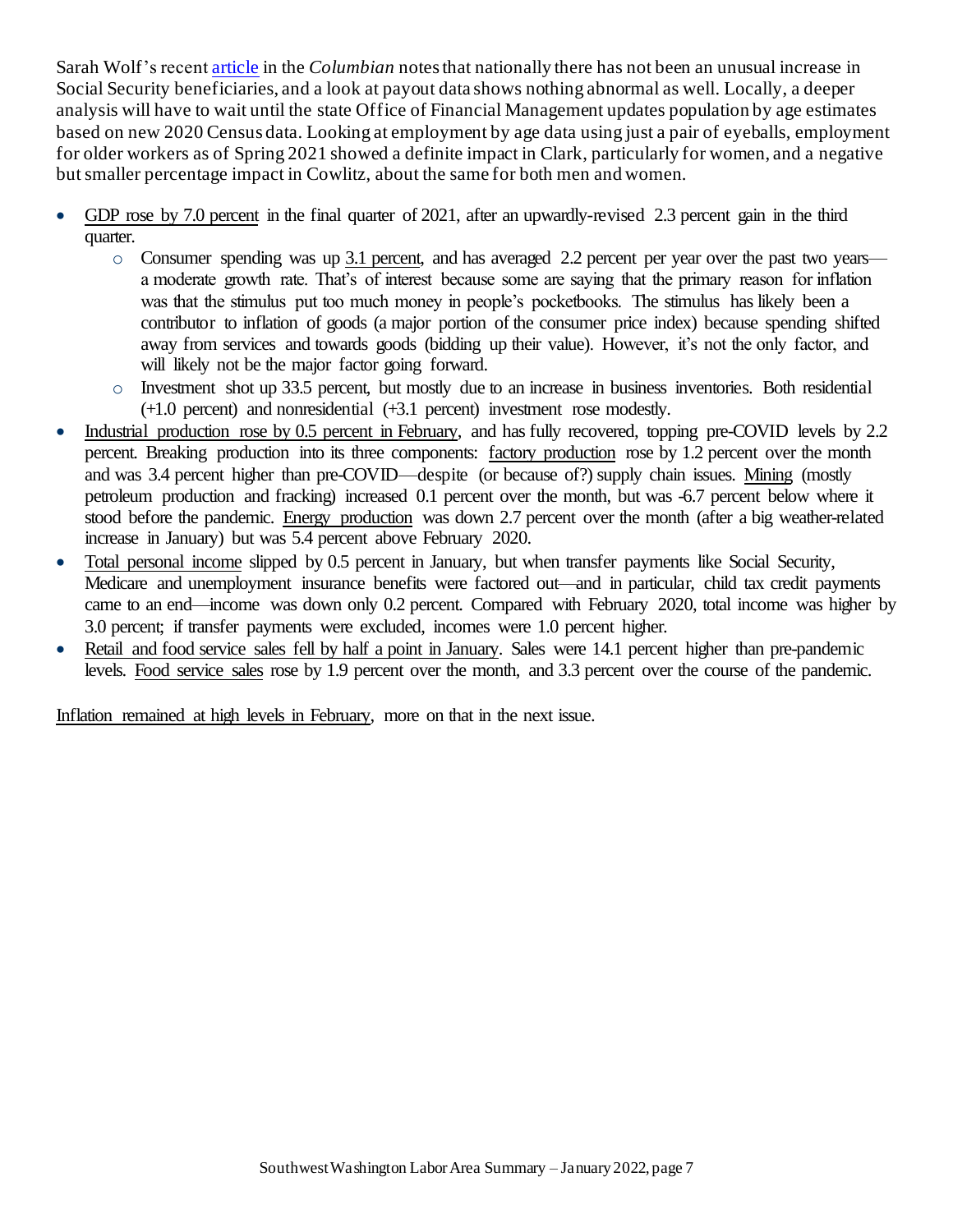# **State of the States—and PDX**

More details in the next issue. For now, just the table below.

| Monthly and cumulative employment change for the COVID recession by area |            |                      |            |                       |               |
|--------------------------------------------------------------------------|------------|----------------------|------------|-----------------------|---------------|
| Month                                                                    | Washington | <b>Seattle Metro</b> | Oregon     | <b>Portland Metro</b> | <b>US</b>     |
| March, 2020                                                              | $-23,600$  | $-15,500$            | $-17,400$  | $-16,000$             | $-1,498,000$  |
| April                                                                    | $-393,900$ | $-195,600$           | $-264,600$ | $-163,800$            | $-20,493,000$ |
| May                                                                      | $-14,600$  | $-12,000$            | 18,300     | 6,000                 | 2,642,000     |
| June                                                                     | 84,800     | 34,600               | 57,600     | 30,200                | 4,505,000     |
| July                                                                     | 50,800     | 19,300               | 29,000     | 14,700                | 1,388,000     |
| August                                                                   | 30,500     | 13,000               | 18,400     | 13,600                | 1,665,000     |
| September                                                                | 14,200     | 13,000               | 8,500      | 5,900                 | 919,000       |
| October                                                                  | 1,400      | $\boldsymbol{0}$     | 7,300      | 5,800                 | 647,000       |
| November                                                                 | 6,200      | 700                  | 2,900      | 3,700                 | 333,000       |
| December                                                                 | $-13,000$  | $-7,200$             | $-18,500$  | $-12,600$             | $-115,000$    |
| January 2021                                                             | 400        | $-5,000$             | 300        | 2,200                 | 520,000       |
| February                                                                 | 22,000     | 10,000               | 14,900     | 8,600                 | 710,000       |
| March                                                                    | 22,300     | 7,400                | 24,000     | 10,400                | 704,000       |
| April                                                                    | 21,700     | 10,200               | 7,700      | 4,200                 | 263,000       |
| May                                                                      | 2,400      | 500                  | 1,100      | 3,300                 | 447,000       |
| June                                                                     | 17,800     | 9,200                | 2,600      | 4,000                 | 557,000       |
| July                                                                     | 38,400     | 17,300               | 34,800     | 14,600                | 689,000       |
| August                                                                   | 13,400     | 11,300               | $-1,500$   | 2,700                 | 517,000       |
| September                                                                | 10,100     | 12,300               | 900        | 2,200                 | 424,000       |
| October                                                                  | 11,800     | 13,700               | $-900$     | 5,000                 | 677,000       |
| November                                                                 | 13,200     | 7,600                | 11,600     | 7,600                 | 647,000       |
| December                                                                 | 13,600     | 10,000               | 6,600      | 6,500                 | 588,000       |
| January 2022                                                             | 3,000      | 4,100                | 5,100      | 5,200                 | 481,000       |
| February                                                                 | 31,700     | 8,900                | 12,300     | <b>NYA</b>            | 678,000       |
| Net change                                                               | $-35,400$  | $-32,200$            | $-39,000$  | $-36,000$ (Jan.)      | $-2,105,000$  |
| Percent                                                                  | $-1.0%$    | $-1.8%$              | $-2.0%$    | $-2.9%$               | $-1.4%$       |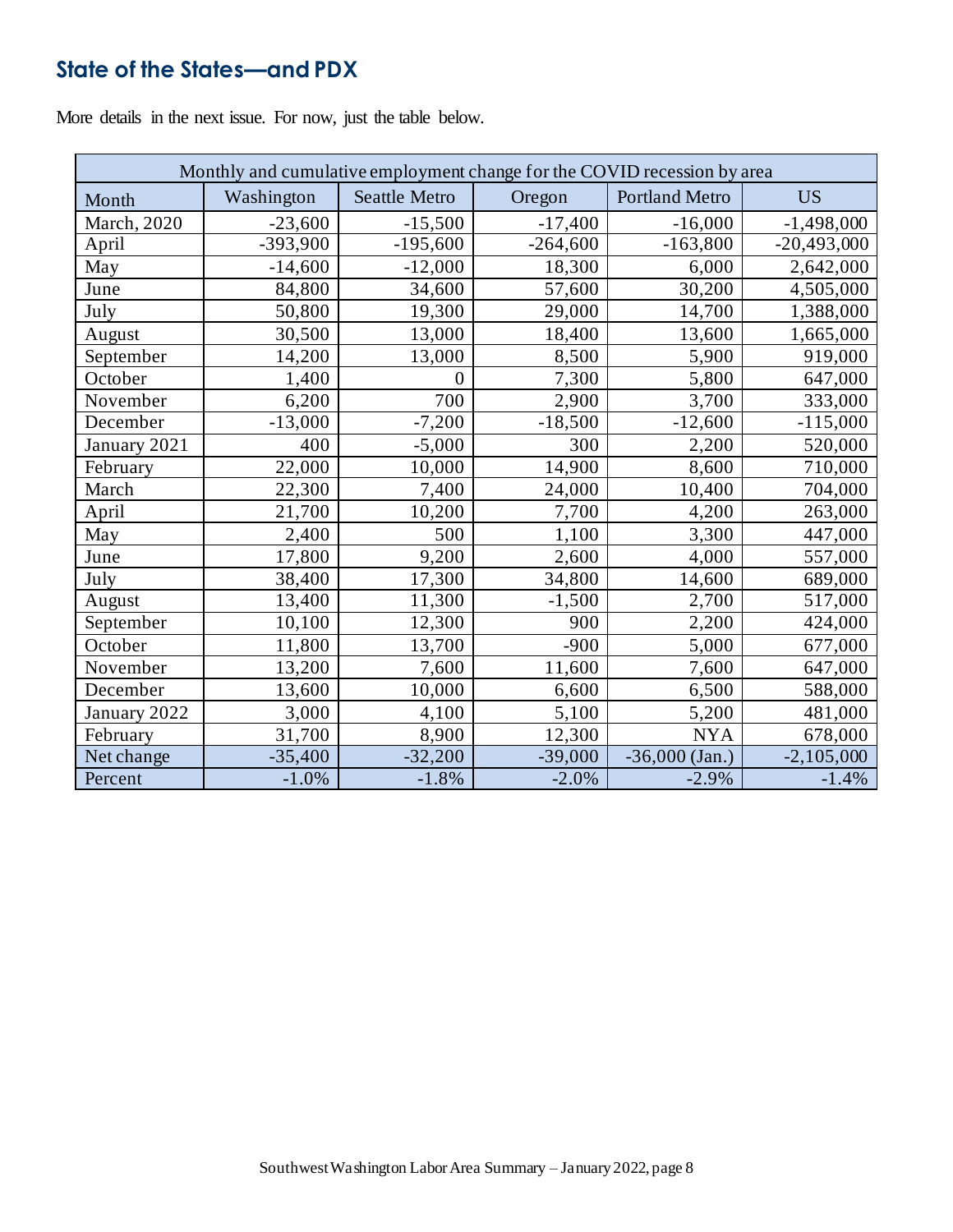## **Regional Roundup**

The charts below show total nonfarm employment for each county, benchmarked through September 2021. Preliminary estimates are in red, starting in October 2021.

# **Clark County**

Good news: preliminary estimates of Clark County nonfarm employment were too low. Total employment was revised upwards by 1,400 jobs in the quarterly benchmarking process. Most industries were revised upward by 100 or 200 jobs. Accommodations & food services came in sharply higher (by 1,000 jobs), while manufacturing and health care were both marked down by 400 jobs.

In January, preliminary estimates indicate that Clark County labor market continued to expand. Seasonally-adjusted nonfarm employment rose by 800 jobs.

Unadjusted employment declined by 2,400 jobsto a total of 173,200 jobs. **100,000 110,000 120,000 130,000 140,000 150,000 160,000 170,000 180,000 2008 2010 2012 2014 2016 2018 2020 2022 Clark County nonfarm employment Seasonally adjusted Wadjusted Preliminary** 

There were seasonal layoffs in retail trade (-1,000 jobs), leisure & hospitality (-600 jobs), and construction (-400 jobs). Health care dropped by 200 jobs. Accommodations & food services lost 200 jobs, however, likely due to the resurgence of COVID-19.

Since the onset of COVID in February 2020, the county has gained a net 5,000 jobs, an increase of 2.9 percent. That was better than the nation (-1.8 percent), the state (-1.8 percent), Oregon (-2.6 percent) and the Portland metro area (-2.9).

Since February 2020 (industries in **green** were revised up by at least 200 jobs, industries in gray were revised downward by at least 200 jobs):

- Seven industries have grown faster than average since COVID hit:
	- $\circ$  Business services (+1,400, +16.8 percent)
	- $\circ$  Professional services (+1,400 jobs, +16.2 percent)
	- $\circ$  Information services (+400, +12.3 percent)
	- o Finance & insurance  $(+400, +7.5)$  percent)
	- $\circ$  Construction, mining & logging (+1,100, +7.0 percent)
	- $\circ$  Retail trade (+1,000, +5.3 percent)
	- o Transportation services  $(+100, +3.5$  percent)
- Five industries have added jobs, but at a slower rate:
	- o Wholesale trade  $(+200, +2.4$  percent)
	- $\circ$  Health care & social assistance (+500, +1.9 percent)
	- $\circ$  Real estate, rental & leasing (+100, +1.6 percent)
	- $\circ$  Federal government  $(+100, +1.7$  percent)
	- $\circ$  Manufacturing (+100, +0.7 percent)
- Three industries matched their pre-COVID level: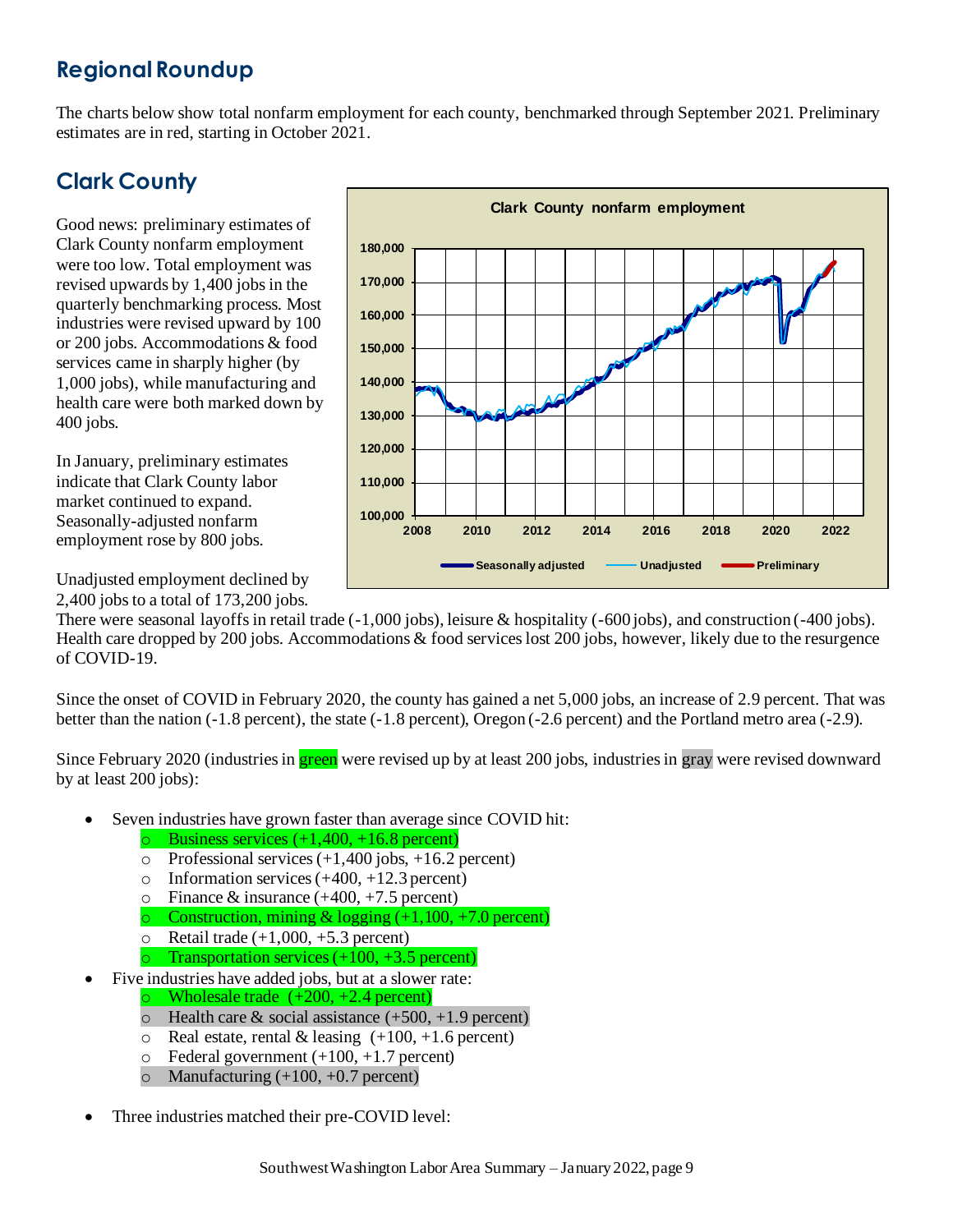|              | Clark Job | Cowlitz           |
|--------------|-----------|-------------------|
| Month        | Change    | <b>Job Change</b> |
| March 2020   | $-300$    | 0                 |
| April        | $-18,800$ | $-3,500$          |
| May          | 300       | 100               |
| June         | 4,800     | 1,500             |
| July         | 3,100     | $-100$            |
| August       | 1,000     | 600               |
| September    | $-700$    | $-100$            |
| October      | 100       | $-300$            |
| November     | 1,000     | 100               |
| December     | $-200$    | 300               |
| January 2021 | 2,300     | $-200$            |
| February     | 1,900     | 300               |
| March        | 2,000     | 800               |
| April        | 900       | $-500$            |
| May          | 800       | 600               |
| June         | 1,100     | 300               |
| July         | 1,400     | 200               |
| August       | 100       | 0                 |
| September    | 300       | $-100$            |
| October      | 800       | 600               |
| November     | 1,200     | 100               |
| December     | 1,000     | 300               |
| January 2022 | 800       |                   |
| Net Change   | 5,000     | 1,000             |
| Percent      | 2.9%      | 2.5%              |

- o Private education services
- o Local government, excepting education
- $\circ$  Accommodations & food services
- Five industries were still under water:
	- o Corporate offices (-100, -1.7 percent)
		- K-12 public education  $(-500, -4.0$  percent)
	- o Other services (-300 jobs, -4.3 percent)
	- o State government (-400, -10.2 percent)
	- o Arts, entertainment & recreation (-500, -20.0 percent)

Clark's unemployment rate was estimated at 5.1 percent, almost two points below last January's 6.8 percent. The number of unemployed residents was estimated at over 12,900, more than 20 percent fewer than the 16,700 estimate from a year ago.

# **Cowlitz County**

Quarterly benchmarking led to a downward revision of 400 jobs in Cowlitz County. As a result (and the application of updated seasonal adjustment factors), the county's recovery was less robust than previously thought.

In January, seasonally-adjusted nonfarm employment rose by 200 jobs over the month. Unadjusted employment was also up 200 jobs. Trade, transportation expanded by 200 jobs, (retail trade was unchanged, so that implies job gains came in wholesale trade and transportation services). State government inched up 100 jobs, while all other services (not shown in the accompanying table) declined by 100.

January employment was 100 jobs above the pre-pandemic level  $(+0.2)$ percent). That was better than the nation (-1.8 percent), the state (-1.8

percent), Oregon (-2.6 percent) and the Portland metro area (-2.9). The following comparisons are on a seasonallyadjusted basis going back to February 2020, with downward revisions in gray:

- Private sector employment increased by 100 jobs (+0.3 percent).
- Mining, logging & construction added 400 jobs  $(+11.4$  percent).
- Manufacturing, added 100 jobs (+1.5 percent).
- Trade, transportation  $&$ utilities gained 100 jobs (+1.3 percent). Retail trade gained 600 jobs (+12.2 percent), implying that wholesale trade and transportation services declined by 400 jobs.
- Education & health services lost 500 jobs (- 7.4 percent).
- Leisure & hospitality was unchanged.
- Government was unchanged.